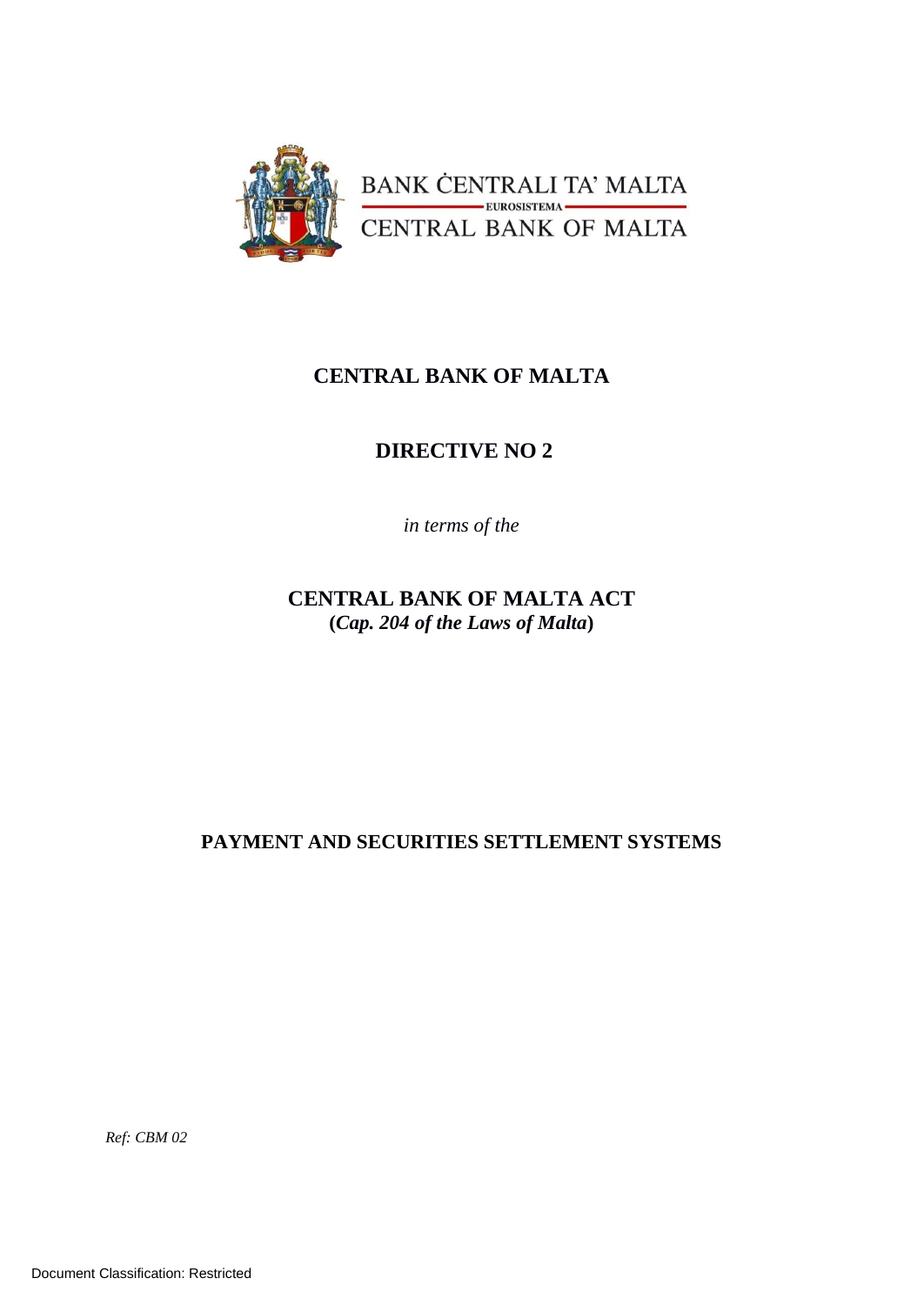#### **DIRECTIVE NO 2**

#### **PAYMENT AND SECURITIES SETTLEMENT SYSTEMS**

Issued on 31 October 2002 Amended on: 15 April 2003, 31 October 2003, 19 January 2004, 31 May 2004, 12 October 2005, 13 October 2008, 7 October 2010, 1 January 2012, 8 January 2013, 12 March 2015 and 21 April 2021.

### **Introduction**

- 1. In terms of article 34(5) of the Central Bank of Malta Act (*Cap. 204 of the Laws of Malta*) (hereinafter referred to as "the Act"), the Central Bank of Malta (hereinafter referred to as "the Bank") has been empowered to make directives in respect of, inter alia, payments and securities settlement systems. For the purposes of this Directive, terms used in this Directive shall have the same meaning as is assigned to them under the Act.
- 2. This Directive seeks to reduce the legal and systemic risks associated with participation in payment systems and securities settlement systems, and aims to minimise the disruption to a system caused by insolvency proceedings against a participant in that system.
- 3. This Directive limits the applicability of article 34(6) of the Act to those payment systems which by virtue of paragraph (5) hereunder are deemed to be payment systems falling within the scope of this Directive.
- 4. The Directive is modelled on the requisites of the Directive 98/26/EC on settlement finality in payment and securities settlement systems as amended by Directives 2009/44/EC, 2010/78/EU, and 2019/879/EU and Regulations (EU) No 648/2012 and No 909/2014.

# **Scope and Application**

5. This Directive applies to the operation of, and the participation in, domestic payment and securities settlement systems as well as any form of cash or security transactions, whether domestic or crossborder, that may be involved therein.

Provided that, for the purposes of this Directive, a payment system shall be deemed to be a payment system falling within the scope of this Directive if it is listed in Annex I attached to this Directive. Any such system shall be notified to the European Securities and Markets Authority (hereinafter referred to as "ESMA"), in accordance with Directive 98/26/EC as amended from time to time. ESMA shall also be notified that the Bank is the competent authority for the purposes of that Directive.

6. (1) The Bank shall cooperate with ESMA for the purposes of Directive 98/26/EC as amended from time to time, in accordance with Regulation (EU) No 1095/2010.

(2) The Bank shall provide, without delay, ESMA with all the information necessary to carry out its duties, in accordance with Article 35 of Regulation (EU) No 1095/2010.

# **Definitions**

7. In this Directive, unless the context otherwise requires:

April 2021 1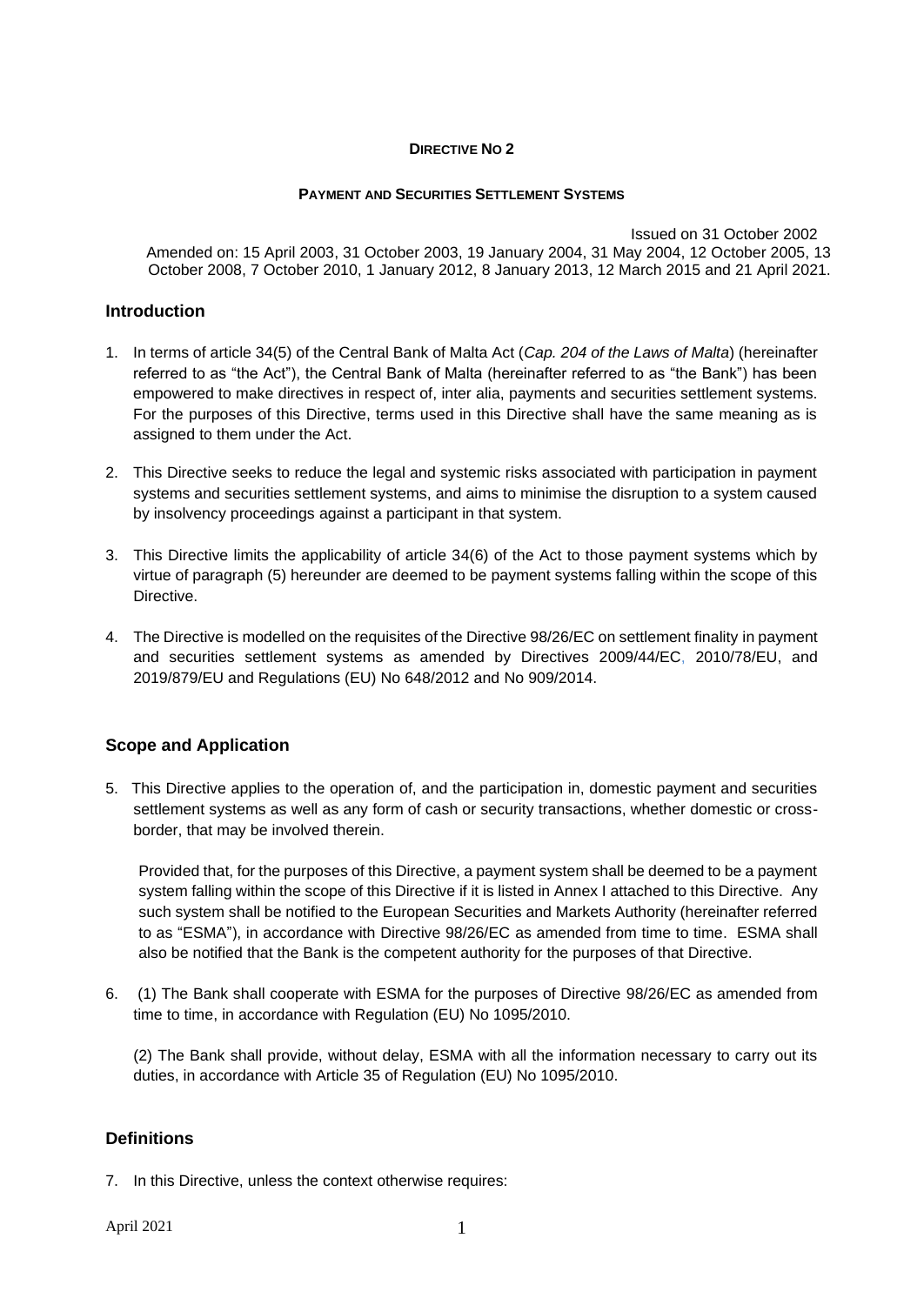"business day" covers both day and night-time settlements and shall encompass all events happening during the business cycle of a system;

"central counterparty" or "CCP" means a legal person that interposes itself between the counterparties to the contracts traded on one or more financial markets, becoming the buyer to every seller and the seller to every buyer;

"clearing house" means an entity responsible for, or an arrangement providing for, the calculation of the net positions of participants in a system;

"credit institution" has the same meaning assigned to the term in the Banking Act (Cap. 371), and includes equivalent institutions licensed by the competent authority of a Member State or an EEA State;

"collateral security" shall mean all realisable assets, including without limitations, financial collateral referred to in regulation 3(a) of the Financial Collateral Arrangements Regulations, 2004 (LN 177 of 2004) provided under a pledge (including money provided under a pledge), a repurchase or similar agreement, or otherwise, for the purpose of securing rights and obligations potentially arising in connection with a system, or provided to the Bank;

"EEA State" means a State which is a contracting party to the agreement on the European Economic Area signed at Oporto on  $2^{nd}$  May, 1992 as amended by the Protocol signed at Brussels on 17<sup>th</sup> March, 1993 and as amended from time to time;

"European Union" means the European Union referred to in the Treaty;

"European Securities and Markets Authority" (ESMA) means the Authority established under Regulation (EU) No 1095/2010 of the European Parliament and of the Council of 24 November 2010 establishing a European Supervisory Authority (European Securities and Markets Authority);

"European Systemic Risk Board" (ESRB) means the Board established under Regulation (EU) No 1092/2010 of the European Parliament and the Council of 24 November 2010 on European Union macro-prudential oversight of the financial system and establishing a European Systemic Risk Board;

"financial institution" has the same meaning assigned to the term in the Financial Institutions Act (Cap. 376), and includes equivalent institutions licensed by the competent authority of a Member State or an EEA State;

"indirect participant" means an institution, a central counterparty, a settlement agent, a clearing house or a system operator with a contractual relationship with a participant in a system executing transfer orders which enables the indirect participant to pass transfer orders through the system, provided that the indirect participant is known to the system operator;

"insolvency proceedings" means any collective measure provided for by the law applicable in Malta or any other country either to wind up the participant or to reorganise it, where such measure involves the suspending of, or imposing limitations on, transfers or payments;

"institution" means:

a) a credit or financial institution, or an institution licensed under the Investment Services Act (Cap. 370) to conduct investment services (hereinafter referred to as "investment institution"), including any undertaking whose functions correspond to those of a credit, financial or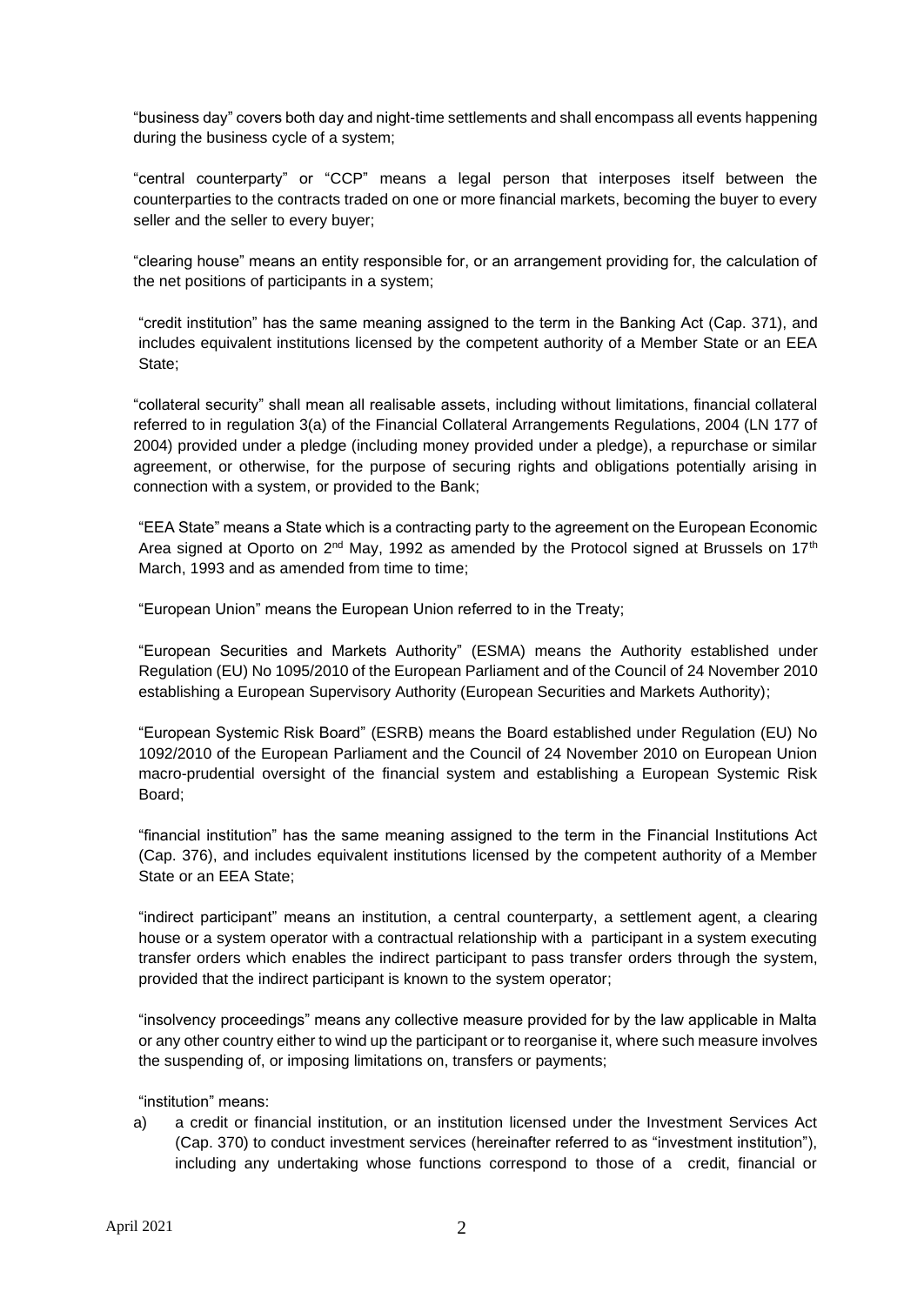investment institution, as the case may be, which is licensed or otherwise authorised under the laws of a Member State or an EEA State; or

#### b) a public authority or publicly guaranteed undertaking,

which may participate in a payment and securities settlement system and which is responsible for discharging the financial obligations arising from transfer orders within such system;

"interoperable systems" means two or more systems whose system operators have entered into an arrangement with one another that involves cross-system execution of transfer orders;

"Member State" means a state which is a member of the European Union;

"netting" means the conversion into one net claim or one net obligation of claims and obligations resulting from transfer orders which a participant either issues to, or receives from, one or more other participants with the result that only a net claim can be demanded or a net obligation be owed;

"participant" has the meaning given to this term in article 2 of the Act and, for the purposes of this Directive, shall comprise an institution, a central counterparty, a settlement agent, a clearing house, a system operator or a clearing member of a CCP authorised pursuant to Article 17 of Regulation (EU) No 648/2012;;

"payment system" or "system" is a system as defined in article 2 of the Act which has been designated as a system by the Bank for the purposes of this Directive and has been notified to ESMA, and, for the purposes of this Directive, shall exclude the system operator of that system, a possible settlement agent, a possible central counterparty, a possible clearing house or a possible indirect participant. An arrangement entered into between interoperable systems shall not constitute a system;

"restrictions imposed by the competent authority" means any type of restrictions or impediments which the competent authority, nominated under the Banking Act (Cap. 371), the Financial Institutions Act (Cap. 376) and the Investment Services Act (Cap. 370), may impose on credit institutions, financial institutions and investment services providers as listed under the said Acts;

"securities" means all instruments referred to in Section C of Annex 1 to Directive 2004/39/EC (see indicative list in Annex II of this Directive);

"settlement agent" shall mean an entity providing to institutions and, or a central counterparty participating in systems, settlement accounts through which transfer orders within such systems are settled and, as the case may be, extending credit to those institutions and, or central counterparties for settlement purposes;

"settlement account" means an account at the Bank, a settlement agent or a central counterparty, used to hold funds or securities and to settle transactions between participants in a system;

"system operator" means the entity or entities legally responsible for the operation of a system. A system operator may also act as a settlement agent, central counterparty or clearing house;

"transfer order" means any instruction by a participant to place at the disposal of a recipient an amount of money by means of a book entry on the accounts of a credit institution, a central counterparty, a settlement agent or a central bank, or any instruction which results in the assumption or discharge of a payment obligation as defined by the rules of the system, or any instruction by a participant to transfer the title to, or interest in, a security or securities by means of a book entry on a register, or otherwise;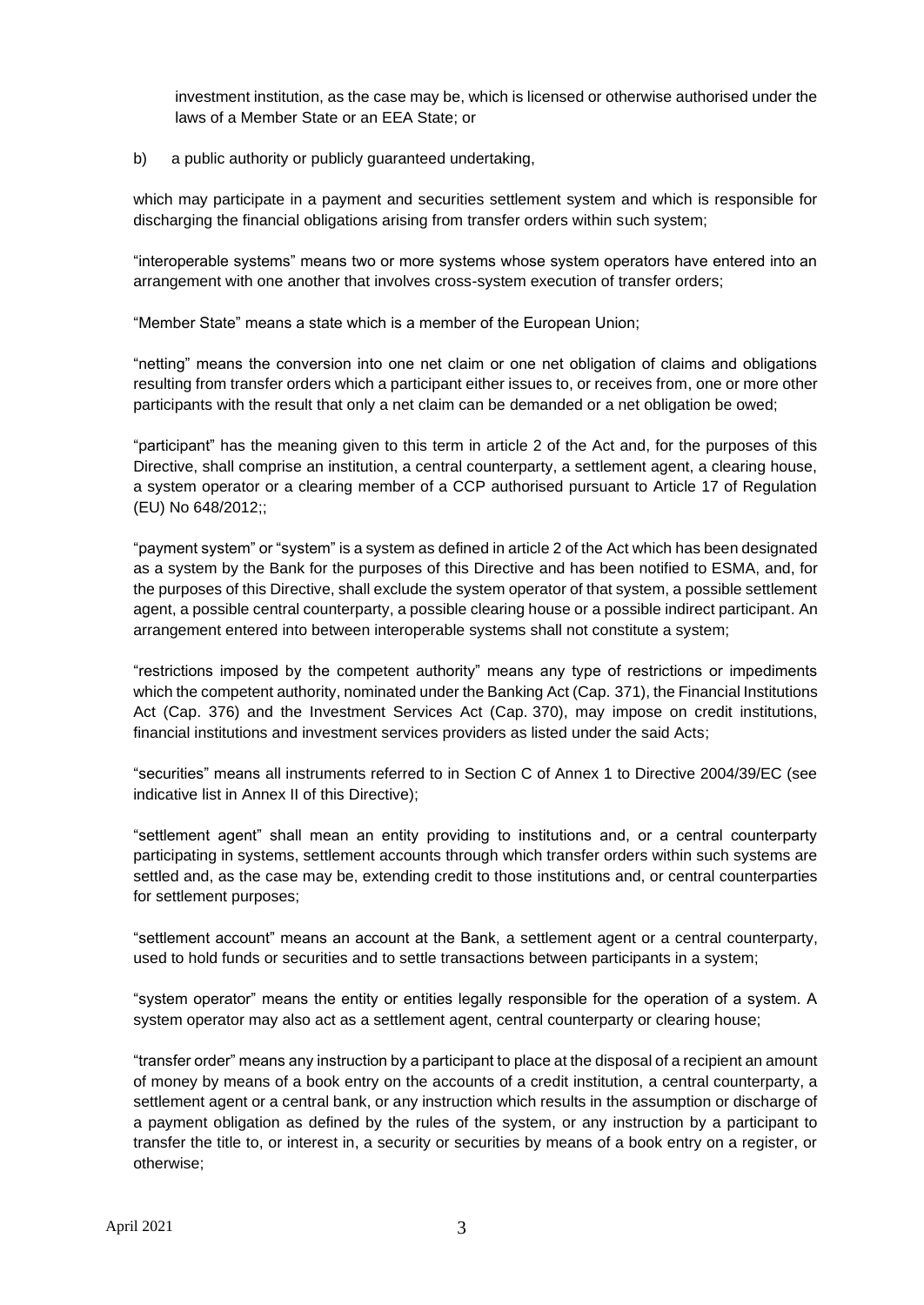"the Treaty" has the same meaning assigned to it by the European Union Act (Cap. 460).

# **Netting and Transfer Orders**

8. (1) Any transfer order and netting entered into by a participant in a system shall be legally enforceable and binding on third parties even in the event of insolvency proceedings against a participant, and shall not be affected in any manner by the insolvency or bankruptcy of any participant nor shall it be affected by any court orders or restrictions imposed by the competent authority which have the effect of interrupting payment or netting of obligations, provided that the transfer order was entered into the system before the moment of opening of insolvency proceedings as defined in paragraph 9. This shall apply even in the event of insolvency proceedings against a participant (in the system concerned or in an interoperable system) or against the system operator of an interoperable system which is not a participant.

(2) Where, exceptionally, a transfer order is entered into a system after the moment of opening of insolvency proceedings and is carried out within the business day, as defined by the rules of the system, during which the opening of such proceedings occurs, it shall be legally enforceable and binding on third parties only if the system operator can prove that, at the time such transfer order became irrevocable, it was neither aware, nor should have been aware, of the opening of such proceedings.

(3) In the case of interoperable systems, each system determines in its own rules the moment of entry into its system, in such a way as to ensure, to the extent possible, that the rules of all interoperable systems concerned are coordinated in this regard. Unless expressly provided for by the rules of all the systems that are party to the interoperable systems, one system's rules on the moment of entry shall not be affected by any rules of the other systems with which it is interoperable.

9. (1) The moment of entry of a transfer order into a system shall be defined by the rules of that system.

(2) A transfer order shall not be revoked by a participant in a system, nor by a third party, from the moment determined by the rules of that system.

(3) In the case of interoperable systems, each system determines in its own rules the moment of irrevocability, in such a way as to ensure, to the extent possible, that the rules of all interoperable systems concerned are coordinated in this regard. Unless expressly provided for by the rules of all the systems that are party to the interoperable systems, one system's rules on the moment of irrevocability shall not be affected by any rules of the other systems with which it is interoperable.

#### **Insolvency Proceedings**

10. For the purposes of this Directive, the moment of opening of insolvency proceedings shall be the moment when the court delivers its decision ordering the winding up and dissolution, or when any resolution for voluntary winding up is passed, in respect of a participant in a system.

Provided that if insolvency proceedings have been commenced in respect of a participant upon the issue of a winding up order of the competent authority, then the moment of opening of insolvency proceedings shall be the moment when the competent authority issues an order requiring the participant to wind up its business or to wind up its business in Malta.

11. Without prejudice to paragraph 8, insolvency proceedings shall not have any retroactive effects on the rights and obligations of a participant arising from, or in connection with, its participation in a system before the moment of opening of such proceedings as defined in paragraph 10. This shall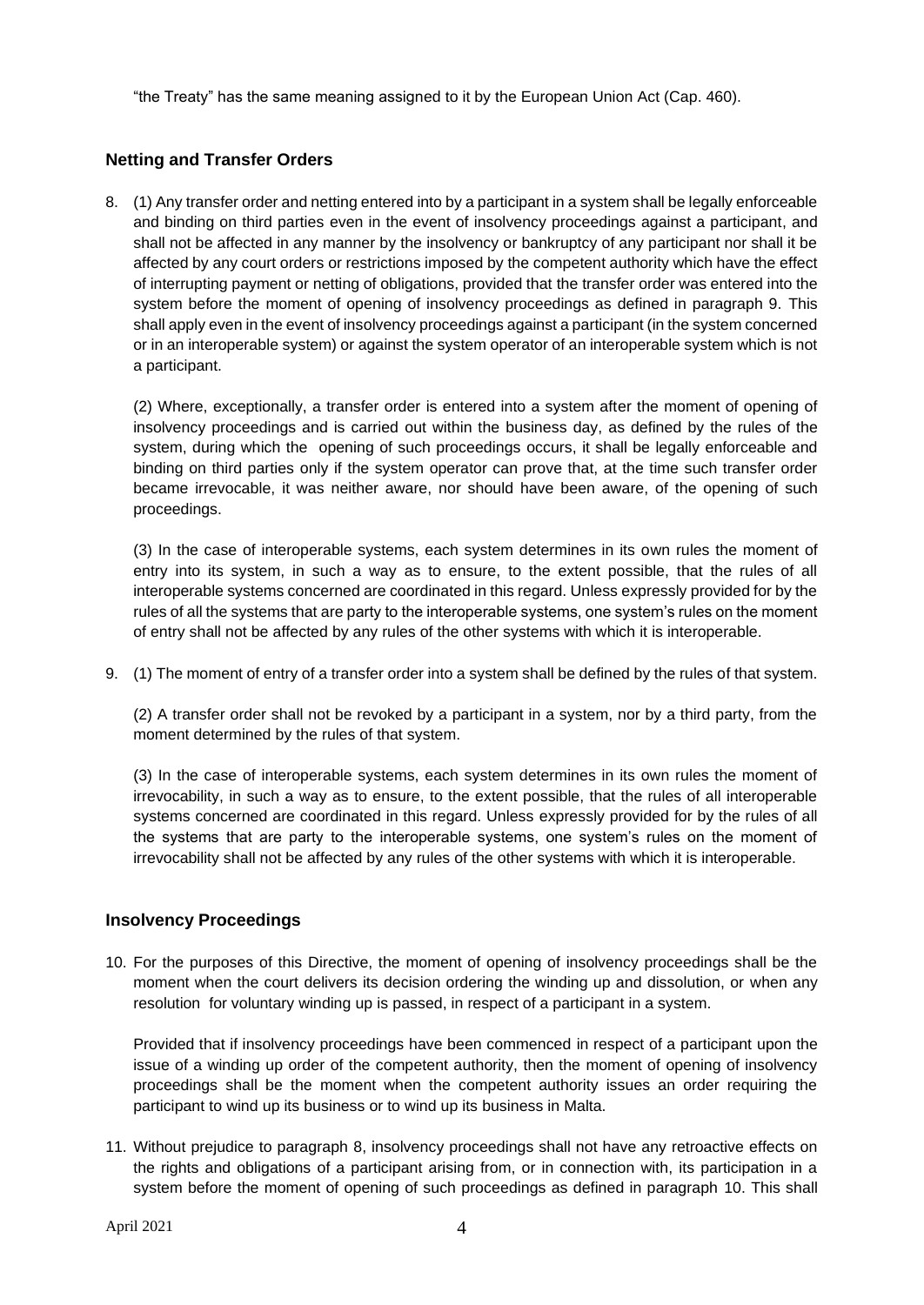apply, inter alia, as regards the rights and obligations of a participant in an interoperable system, or of a system operator of an interoperable system which is not a participant.

- 12. The opening of insolvency proceedings against a participant or a system operator of an interoperable system shall not prevent funds or securities available on the settlement account of that participant from being used to fulfil that participant's obligations in the system or in an interoperable system on the business day of the opening of insolvency proceedings and such a participant's credit facility connected to the system may be used against available, existing collateral security to fulfil that participant's obligations in the system or in an interoperable system.
- 13. In the event of insolvency proceedings being opened against a participant in a system, the rights and obligations arising from, or in connection with, the participation of that participant shall be determined by the law governing that system.
- 14. (1) On the opening of insolvency proceedings against a participant, the court or, in the case of any form of voluntary winding up, the participant, shall without delay notify the Bank and the system of the opening of such proceedings. In the case of a winding up order under the Banking Act (Cap. 371) or the Financial Institutions Act (Cap. 376), this obligation to notify the Bank shall devolve upon the competent authority.

(2) Upon receipt of such notification, the Bank shall immediately notify the ESRB, other Member States and ESMA of the opening of insolvency proceedings against the participant in question.

# **Collateral Security**

15. (1) Collateral security provided by any participant or by a third party in the name of that participant, in relation to the participant's operations within a system shall not be affected in any manner by restrictions imposed by the competent authority or by the insolvency or bankruptcy of that participant or any other party nor shall it form part of the proceedings relating to such participant or other party except for any excess after close out of the collateralised transactions.

(2) A participant shall not provide as collateral security in relation to its operations within a system, assets which are subject to a pledge, hypothec or any other encumbrance in favour of a third party, without obtaining the prior release or waiver from the third party.

- 16. (1) The rights of a system operator or of a participant to collateral security provided to them in connection with a system or any interoperable system, and the rights of the Bank and other national central banks of the Member States or the European Central Bank to collateral provided to them, shall not be affected by insolvency proceedings against:
	- (a) the participant (in the system concerned or in an interoperable system);
	- (b) the system operator of an interoperable system which is not a participant;
	- (c) a counterparty to the Bank, national central banks of the Member States or the European Central Bank; or
	- (d) any third party which provided the collateral security.

Such collateral security may be realised for the satisfaction of those rights.

Where a system operator has provided collateral security to another system operator in connection with an interoperable system, the rights of the providing system operator to that collateral security shall not be affected by insolvency proceedings against the receiving system operator.

(2) Where securities, including rights in securities, are provided as collateral security to participants, system operators or to the Bank or to other national central banks of the Member States or the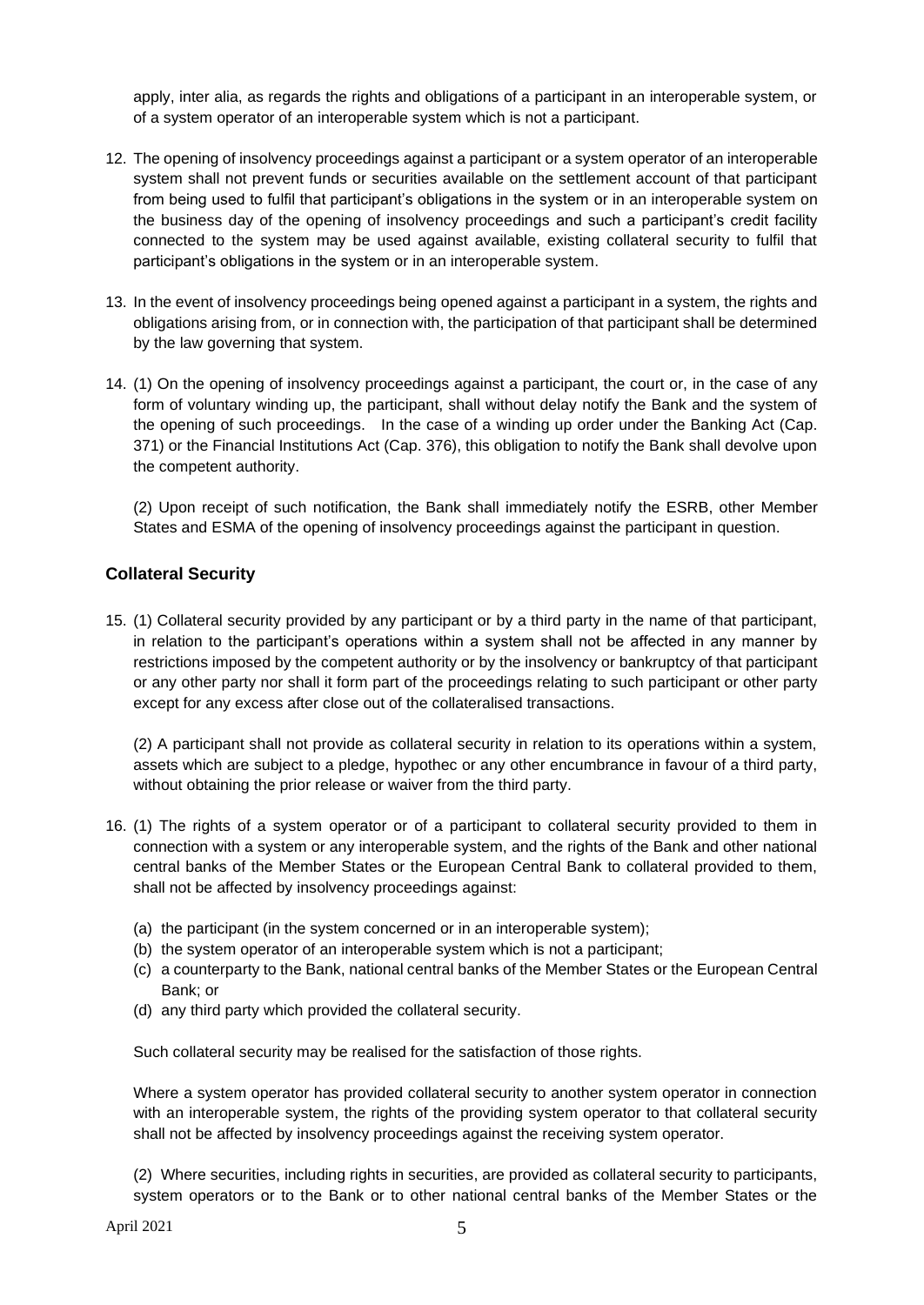European Central Bank as described in paragraph 1, and their right or that of any nominee, agent or third party acting on their behalf with respect to securities is legally recorded on a register, account or centralised deposit system located in a Member State, the determination of the rights of such entities as holders of collateral security in relation to those securities shall be governed by the law of that Member State.

17. Without prejudice to the law applicable to the creation of and rights arising from or in securities, the law of the place where the register, account or centralised depository system is located and where the right is registered shall apply to the determination of the validity and effectiveness of any encumbrances granted by means of or within such register, account or centralised depository system.

# **General**

- 18. Nothing in this Directive shall be construed to prevent systems testing, before the netting takes place, whether orders that have entered the system comply with the rules of that system and allow the settlement of that system to take place.
- 19. This Directive shall not prejudice participants in a system, or any other party, from exercising any right or claim resulting from the underlying transaction which is available to them at law as long as this does not result in the unwinding of netting or the revocation of the transfer order in a system.
- 20. The system operator shall indicate to the Bank the participants in the system, including any possible indirect participants, as well as any change in them.
- 21. An institution shall, on request, inform anyone with a legitimate interest of the systems in which it participates and provide information about the main rules governing the functioning of the systems.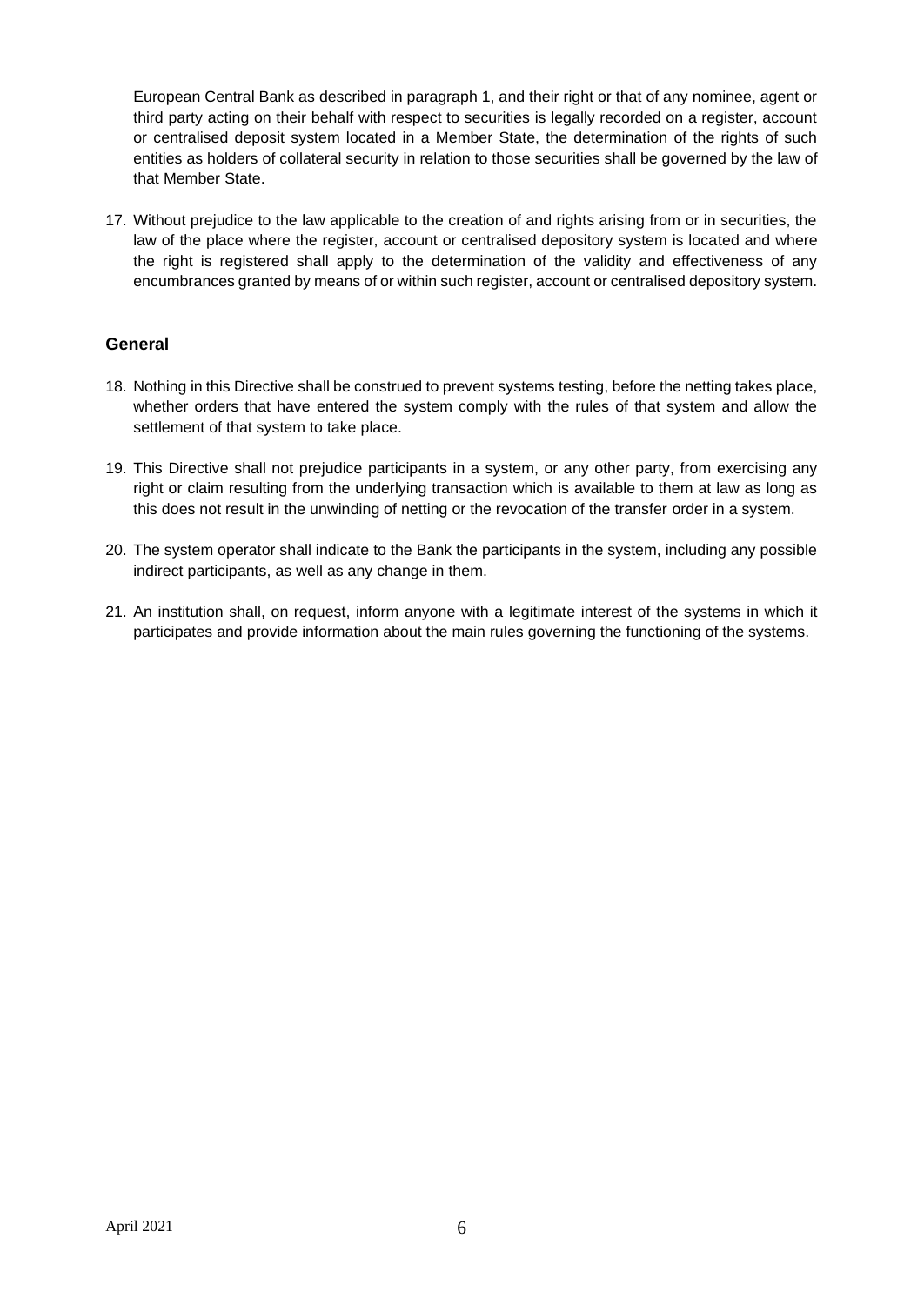## **ANNEX I**

# **(Paragraph 5)**

# **DESIGNATED SYSTEMICALLY IMPORTANT PAYMENT AND/OR SECURITIES SETTLEMENT SYSTEMS**

- TARGET2Malta
- MaltaClear